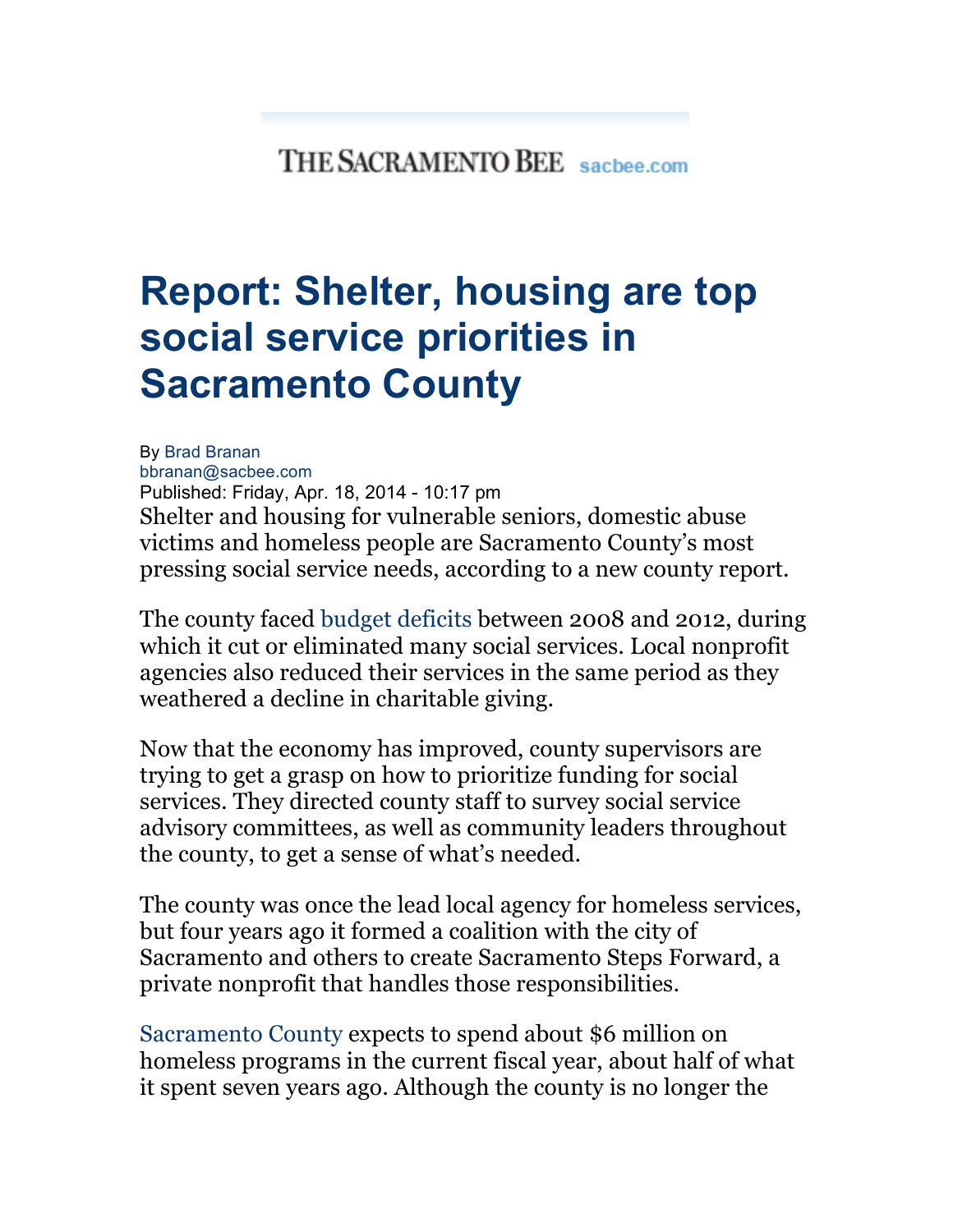lead local agency, county staff recommends additional efforts on homelessness, including an emphasis on securing regular housing for the homeless instead of short-term shelters. An initial step in that direction will involve spending state welfare funds on permanent housing, officials said.

The Sacramento Regional Coalition to End Homelessness issued a report last year that found at least 501 homeless people have died in the county since 2001, one of the reasons supervisors wanted a full review of safety-net services. The coalition's Bob Erlenbusch supported directing money toward permanent housing.

"The cost of doing nothing is more expensive than housing people," Erlenbusch said, referring to the costs of emergency response, hospitalization, jail and other services spent on homeless people.

The county's social services report also addresses the need to shelter vulnerable seniors. The county recently had to come up with \$200,000 to keep Senior Safe House, an emergency shelter for abused and neglected elderly people, open until the June 30 end of the fiscal year. The county needs to find a stable solution for that need, the report states.

Seniors who remain at home need greater protection, too, said Sherri Heller, health and human services director. The county should consider reinstating a financial fraud unit that was cut from Adult Protective Services a few years ago, as well as lost prosecutors and detectives who were once dedicated to elder abuse, she said.

Paul Lake, director of the Department of Human Assistance, said victims of domestic abuse need help. The county needs to spend more money on domestic abuse shelters, as the county expects to spend \$230,000 in the coming fiscal year for shelter capacity, he said.